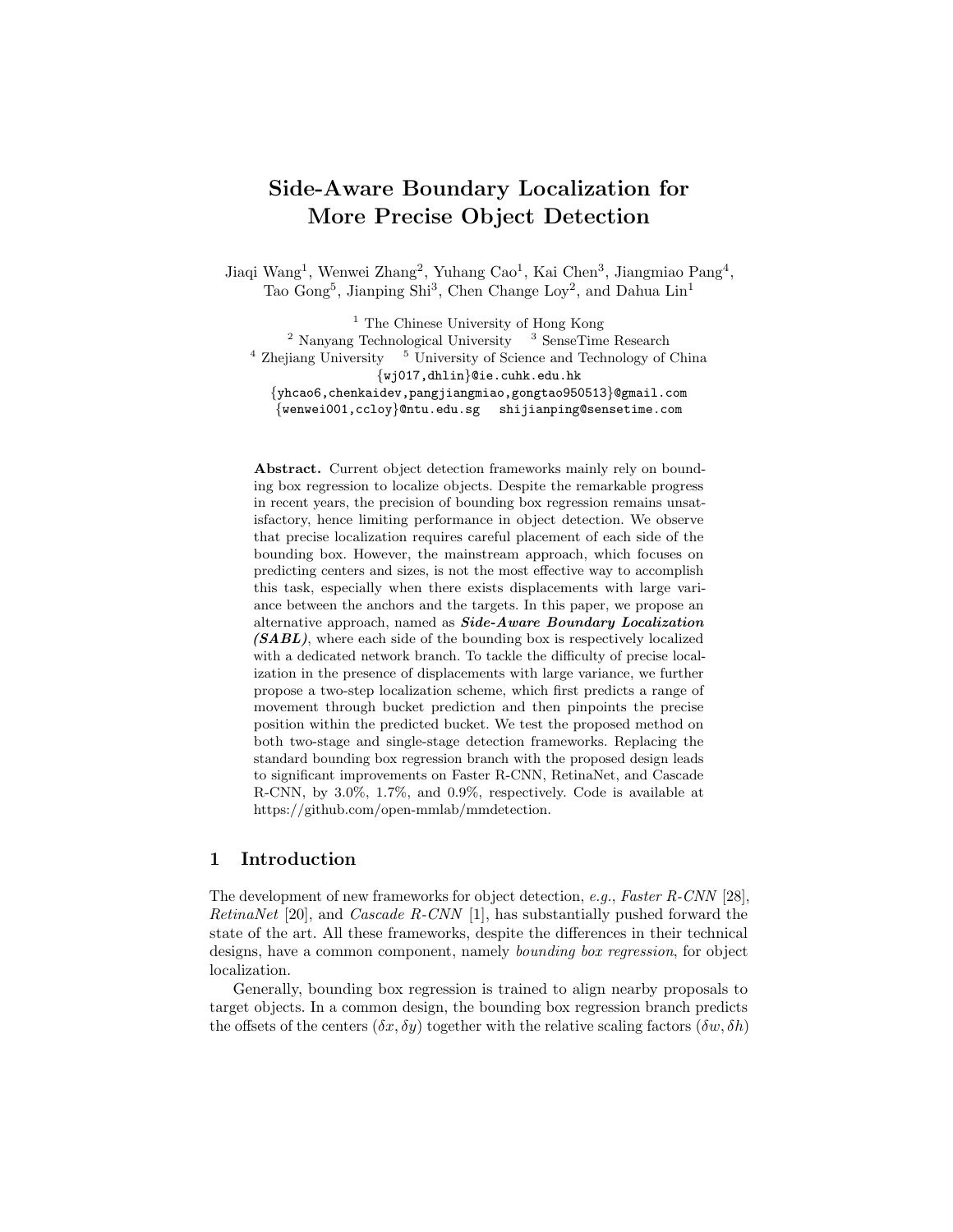

Fig. 1. The Illustration of Side-Aware Boundary Localization (SABL). (a) Common Bounding box Regression directly predicts displacements from proposals to ground-truth boxes. (b) SABL focuses on object boundaries and localizes them with a bucketing scheme comprising two steps: bucketing estimation and fine regression

based on the features of RoI (Region of Interest). While this design has been shown to be quite effective in previous works, it remains very difficult to *precisely* predict the location of an object when there exists a displacement, with large variance, between the anchor and the target. This difficulty also limits the overall detection performance.

In recent years, various efforts have been devoted to improving the localization precision, such as cascading the localization process  $[1, 9, 16, 32]$ , and treating localization as a procedure to segment grid points [23]. Although being shown effective in boosting the accuracy of localization, adoption of these methods complicates the detection pipeline, resulting in considerable computational overhead.

In this work, we aim to explore a new approach to object localization that can effectively tackle precise localization with a lower overhead. Empirically, we observe that when we manually annotate a bounding box for an object, it is often much easier to align each side of the box to the object boundary than to move the box as a whole while tuning the size. Inspired by this observation, we propose a new design, named as **Side-Aware Boundary Localization** (**SABL**), where each side of the bounding box is respectively positioned based on its surrounding context. As shown in Figure 1, we devise a bucketing scheme to improve the localization precision. For each side of a bounding box, this scheme divides the target space into multiple buckets, then determines the bounding box via two steps. Specifically, it first searches for the *correct* bucket, *i.e.*, the one in which the boundary resides. Leveraging the centerline of the selected buckets as a coarse estimate, fine regression is then performed by predicting the offsets. This scheme allows very precise localization even in the presence of displacements with large variance. Moreover, to preserve precisely localized bounding boxes in the non-maximal suppression procedure, we also propose to adjust the classification score based on the bucketing confidences, which leads to further performance gains.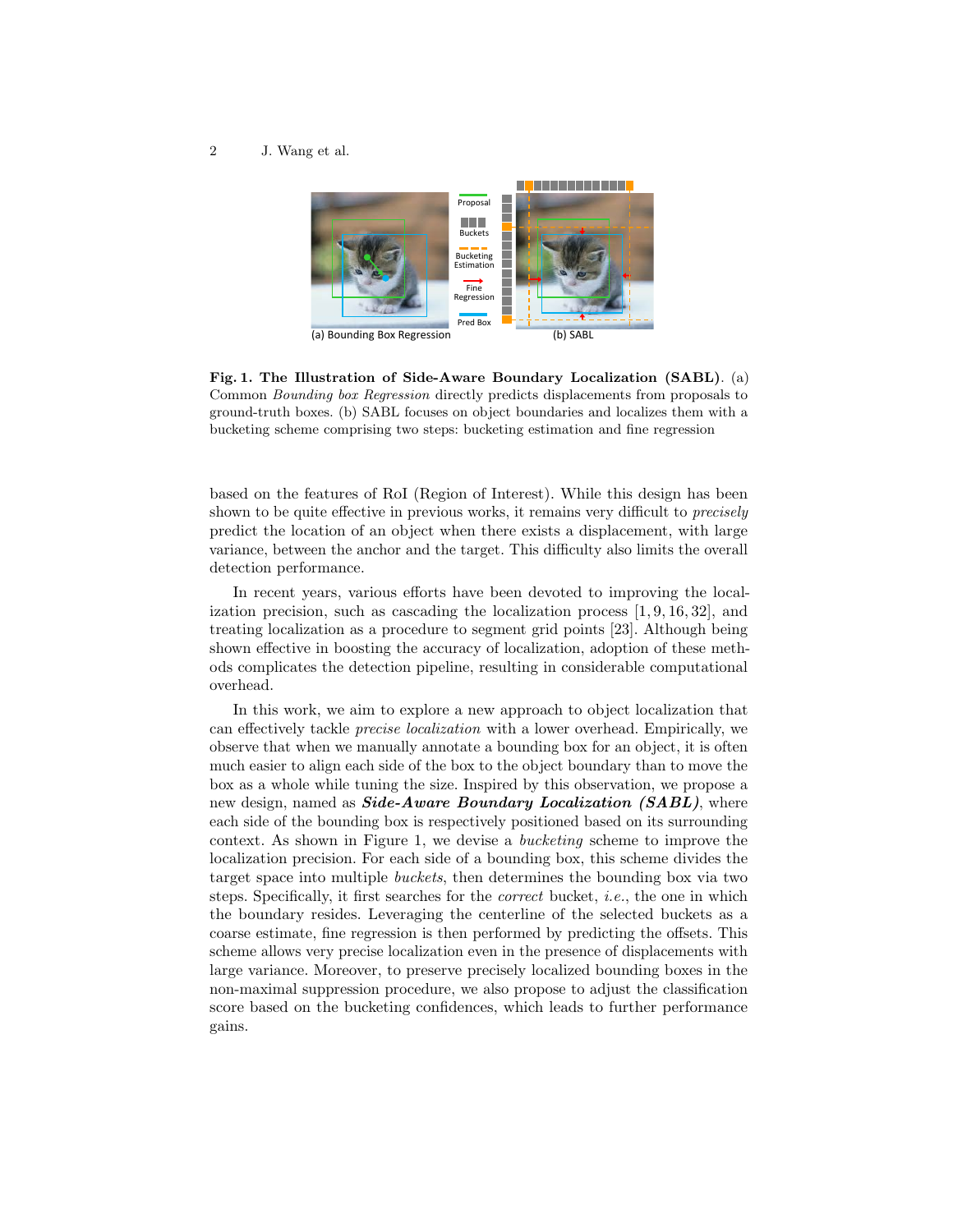We evaluate the proposed SABL upon various detection frameworks, including two-stage [28], single-stage [20], and cascade [1] detectors. By replacing the existing bounding box regression branch with the proposed design, we achieve significant improvements on COCO test-dev [21] without inflicting high computational cost, *i.e.* 41.8% vs. 38.8% AP with only around 10% extra inference time on top of Faster R-CNN, 40.5% vs. 38.8% AP without extra inference time on top of RetinaNet. Furthermore, we integrate SABL into Cascade R-CNN, where SABL achieves consistent performance gains on this strong baseline, i.e., 43.3% vs. 42.4% AP.

# 2 Related Work

Object Detection. Object detection is one of the fundamental tasks for computer vision applications [34, 15, 38, 36]. Recent years have witnessed a dramatic improvement in object detection  $[8, 40, 35, 42, 6, 31, 2, 5]$ . The two-stage pipeline [10, 28] has been the leading paradigm in this area. The first stage generates a set of region proposals, and then the second stage classifies and refines the coordinates of proposals by bounding box regression. This design is widely adopted in the later two-stage methods [7, 13]. Compared to two-stage approaches, the single-stage pipeline [20, 22, 26, 27] predicts bounding boxes directly. Despite omission of the proposal generation process, single-stage methods [20, 22, 39] require densely distributed anchors produced by sliding window. Recently, some works attempt to use anchor-free methods [17, 18, 30] for object detection. Intuitively, iteratively performing the classification and regression process could effectively improve the detection performance. Therefore, many attempts [1, 9, 16, 32, 25, 37] apply cascade architecture to regress bounding boxes iteratively for progressive refinement.

Object Localization. Object localization is one of the crucial and fundamental modules for object detection. A common approach for object localization is to regress the center coordinate and the size of a bounding box [7, 10, 22, 28, 11]. This approach is widely adopted, yet the precision is unsatisfactory due to the large variance of regression target. Aiming for a more accurate localization, some methods [1, 16, 32, 25, 37, 3] directly repeat the bounding box regression multiple times to further improve accuracy. However, such cascading pipeline expenses much more computational overhead. Some methods that try to reformat the object localization process. Grid R-CNN [23] adopts a grid localization mechanism to encode more clues for accurate object detection. It deals with localization as a procedure to segment grid points, which involves a heavy mask prediction process. CenterNet [41] combines the classification and regression to localize the object center. It predicts possible object centers on a keypoint heatmap and then adjusts the centers by regression. A similar idea is also adopted in 3D object detection [29]. However, they still fall into the tradition center localization and size estimation paradigm, and the localization precision is still unsatisfactory. LocNet [9] predicts probabilities for object borders or locations inside the object's bounding box. However, the resolution of RoI features limits the performance of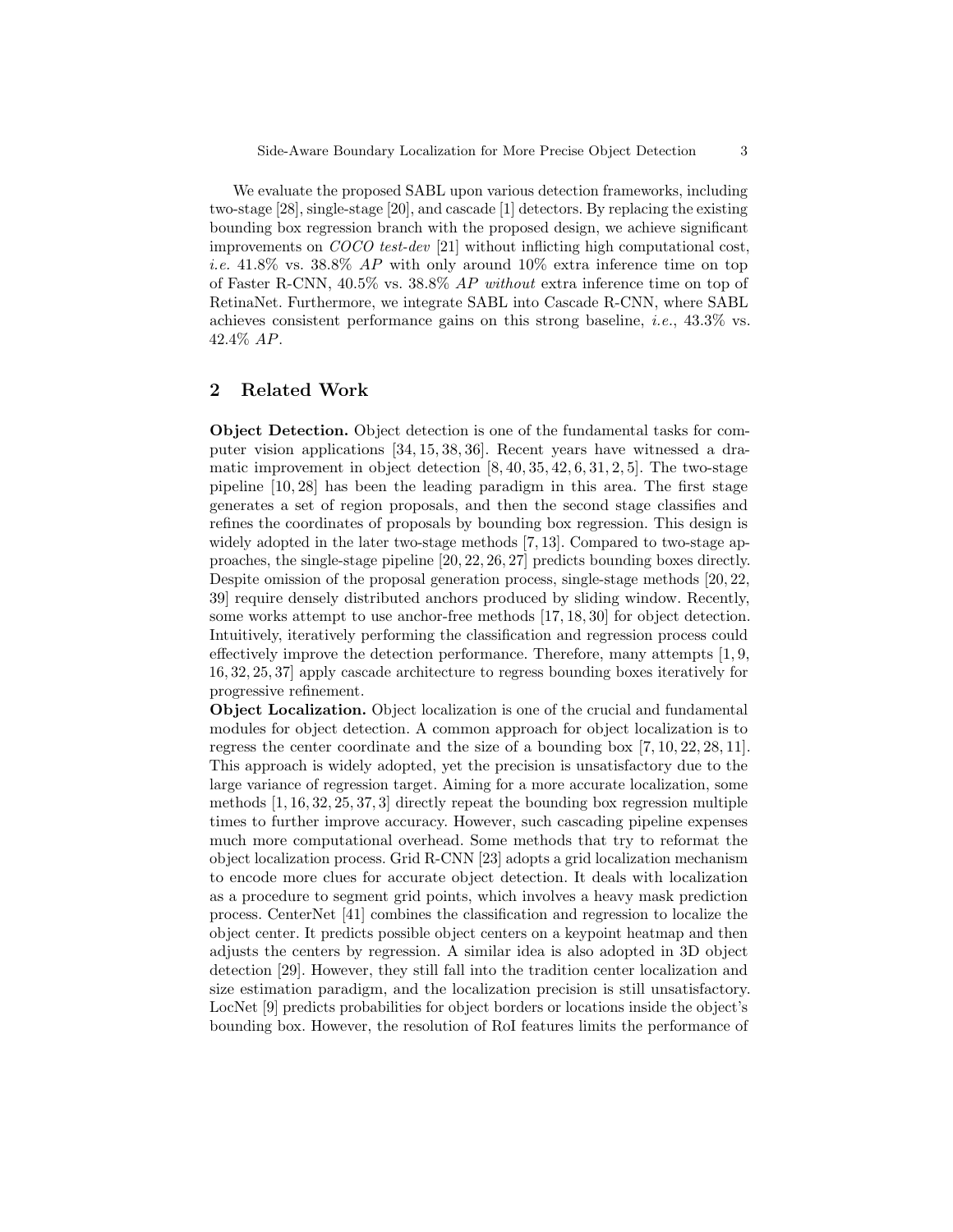

Fig. 2. Pipeline of Side-Aware Boundary Localization (SABL) for the two-stage detector (see above). First, RoI features are aggregated to produce side-aware features in the Side-Aware Feature Extraction module. Second, the Boundary Localization with Bucketing module is performed to localize the boundaries by a two-step bucketing scheme. Each boundary is first coarsely estimated into buckets and then finely regressed to more precise localization. Third, the confidences of buckets are adopted to assist the classification scores

LocNet because it needs to transfer the probability of pixels into the bounding box location. On the contrary, our method focuses on the boundaries of object bounding box and decomposes the localization process for each boundary with a bucketing scheme. We also leverage the bucketing estimation confidence to improve the classification results. Performing localization in one pass, SABL achieves substantial gains on both two-stage and single-stage pipelines while keeping their efficiency.

# 3 Side-Aware Boundary Localization

Accurate object localization is crucial for object detection. Most current methods directly regress the normalized displacements between proposals and ground-truth boxes. However, this paradigm may not provide satisfactory localization results in one pass. Some methods [1, 16, 32] attempt to improve localization performance with a cascading pipeline at the expense of considerable computational costs. A lightweight as well as effective approach thus becomes necessary.

We propose Side-Aware Boundary Localization (SABL) as an alternative for the conventional bounding box regression to locate the objects more accurately. As shown in Figure 2, it first extracts horizontal and vertical features  $\mathcal{F}_x$  and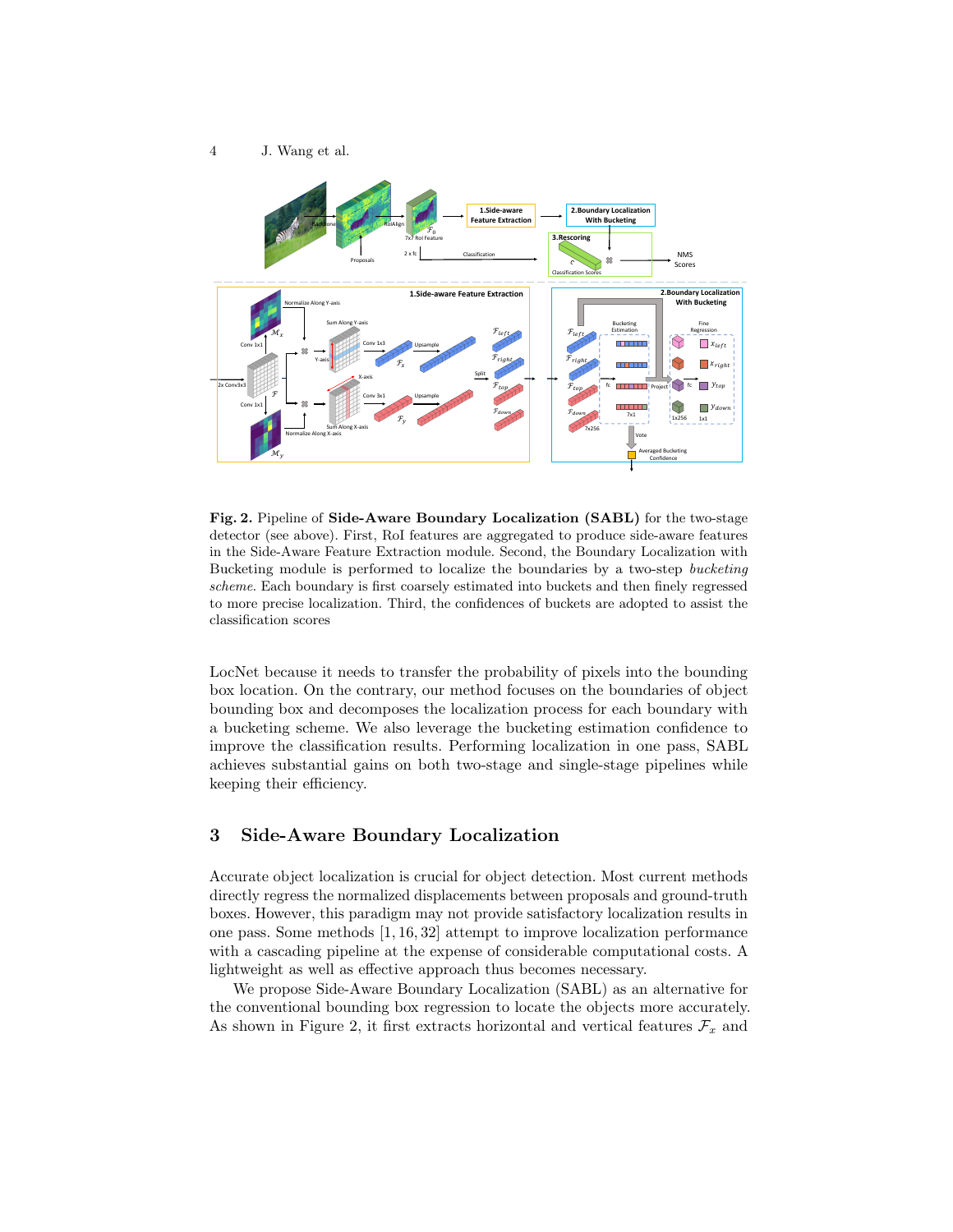$\mathcal{F}_y$  by aggregating the RoI features  $\mathcal F$  along X-axis and Y-axis, respectively, and then splits  $\mathcal{F}_x$  and  $\mathcal{F}_y$  into side-aware features  $\mathcal{F}_{left}$ ,  $\mathcal{F}_{right}$ ,  $\mathcal{F}_{top}$  and  $\mathcal{F}_{down}$ . (Section 3.1). Then for each side of a bounding box, SABL first divides the target space into multiple buckets (as shown in Figure 1) and searches for the one where the boundary resides via leveraging the side-aware features. It will refine the boundary location  $x_{left}$ ,  $x_{right}$ ,  $y_{top}$  and  $y_{down}$  by further predicting their offsets from the bucket's centerline (Section 3.2). Such a two-step bucketing scheme could reduce the regression variance and ease the difficulties of prediction. Furthermore, the confidence of estimated buckets could also help to adjust the classification scores and further improve the performance (Section 3.3). With minor modifications, SABL is also applicable for single-stage detectors (Section 3.4).

#### 3.1 Side-Aware Feature Extraction

As shown in Figure 2, we extract side-aware features  $\mathcal{F}_{left}$ ,  $\mathcal{F}_{right}$ ,  $\mathcal{F}_{top}$ , and  $\mathcal{F}_{down}$  based on the  $k \times k$  RoI features  $\mathcal{F}$  ( $k = 7$ ). Following typical conventions [10, 28, 13], we adopt RoIAlign to obtain the RoI feature of each proposal. Then we utilize two  $3 \times 3$  convolution layers to transform it to  $\mathcal{F}$ . To better capture direction-specific information of the RoI region, we employ the self-attention mechanism to enhance the RoI feature. Specifically, we predict two different attention maps from  $\mathcal F$  with a 1  $\times$  1 convolution, which are then normalized along the Y-axis and X-axis, respectively. Taking the attention maps  $\mathcal{M}_x$  and  $\mathcal{M}_y$ , we aggregate  $\mathcal F$  to obtain  $\mathcal F_x$  and  $\mathcal F_y$  as follows,

$$
\mathcal{F}_x = \sum_y \mathcal{F}(y, :) * \mathcal{M}_x(y, :),
$$
  

$$
\mathcal{F}_y = \sum_x \mathcal{F}(:, x) * \mathcal{M}_y(:, x).
$$
 (1)

 $\mathcal{F}_x$  and  $\mathcal{F}_y$  are both a 1-D feature map of shape  $1 \times k$  and  $k \times 1$ , respectively. They are further refined by a  $1 \times 3$  or  $3 \times 1$  convolution layer and upsampled by a factor of 2 through a deconvolution layer, resulting in  $1 \times 2k$  and  $2k \times 1$  features on the horizontal and vertical directions, respectively. Finally, the upsampled features are simply split into two halves, leading to the side-aware features  $\mathcal{F}_{left}$ ,  $\mathcal{F}_{right}$ ,  $\mathcal{F}_{top}$  and  $\mathcal{F}_{down}$ .

### 3.2 Boundary Localization with Bucketing

As shown in the module 2 of Figure 2, we decompose the localization process into a two-step bucketing scheme: bucketing estimation and fine regression. The candidate region of each object boundary is divided into buckets horizontally and vertically. We first estimate in which bucket the boundary resides and then regress a more accurate boundary localization from this bucket.

Two-Step Bucketing Scheme. Given a proposal box, i.e.,  $(B_{left}, B_{right}, B_{top}, B_{top})$  $B_{down}$ , we relax the candidate region of boundaries by a scale factor of  $\sigma (\sigma > 1)$ , to cover the entire object. The candidate regions are divided into 2k buckets on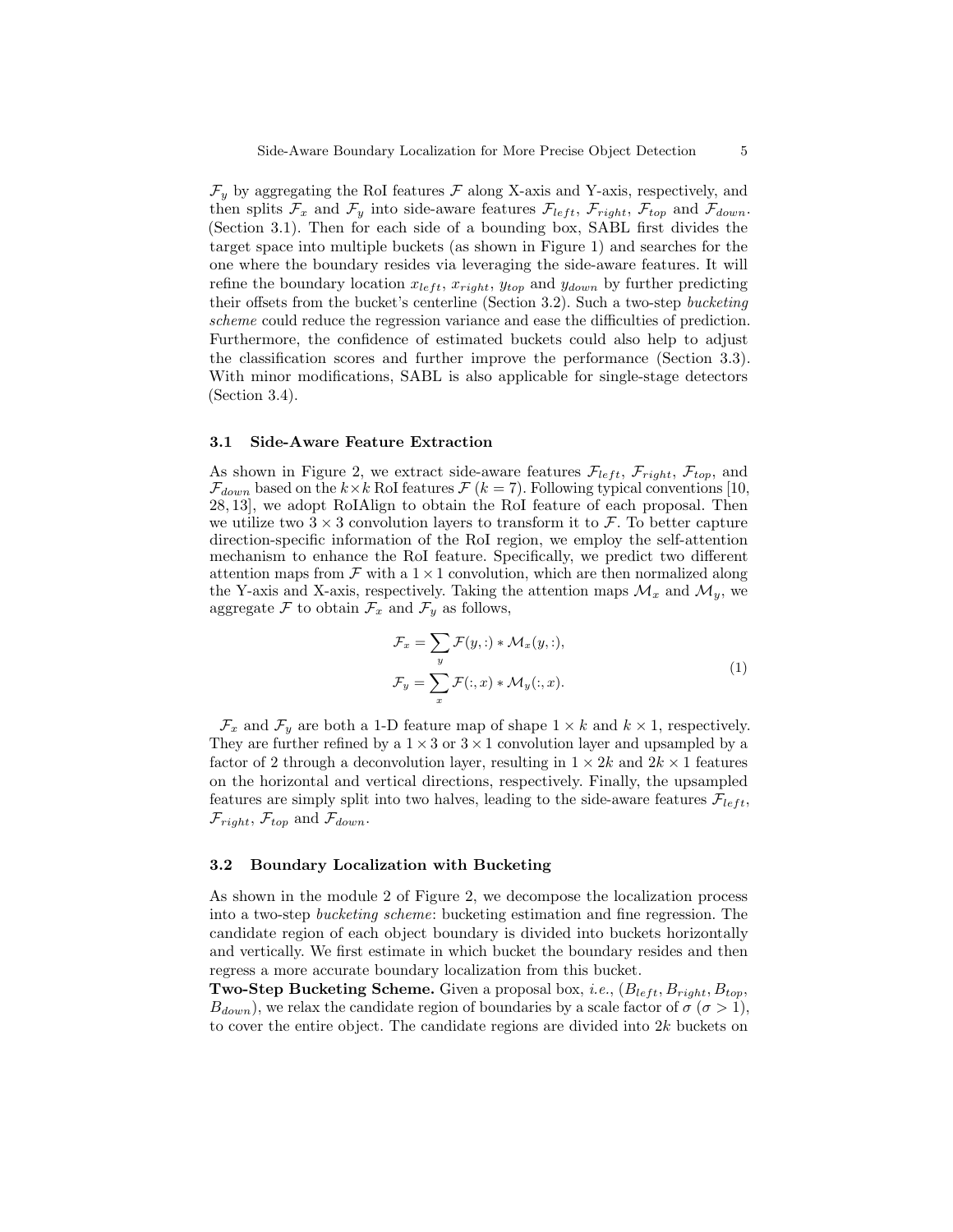

Fig. 3. The localization target of SABL for bucketing estimation and fine regression on X-axis. The localization target for Y-axis can be calculated similarly

(a) Bucketing Estimation Label

(b) Fine Regression Target

both X-axis and Y-axis, with  $k$  buckets corresponding to each boundary. The width of each bucket on X-axis and Y-axis are therefore  $l_x = (\sigma B_{right}-\sigma B_{left})/2k$ and  $l_y = (\sigma B_{down} - \sigma B_{top})/2k$ , respectively. In the bucketing estimation step, we adopt a binary classifier to predict whether the boundary is located in or is the closest to the bucket on each side, based on the side-aware features. In the fine regression step, we apply a regresser to predict the offset from the centerline of the selected bucket to the ground-truth boundary.

Localization Targets. There are a bucketing estimation and a fine regression branch in the bucketing scheme to be trained. We follow the conventional methods [10, 28] for label assigning and proposal sampling. The bucketing estimation determines the nearest buckets to the boundaries of a ground-truth bounding box by binary classification. As shown in Figure 3, on each side, the bucket, whose centerline is the nearest to the ground-truth boundary, is labeled as 1 (positive sample), while the others are labeled as 0 (negative samples). To reduce the ambiguity in training, on each side, we ignore the bucket that is the second nearest to the ground-truth boundary because it is hard to be distinguished from the positive one. For each side, we ignore negative buckets when training the boundary regressor. To increase the robustness of the fine regression branch, we include both the nearest (labeled as "positive" in the bucketing estimation step) bucket and the second nearest (labeled as "ignore" in the bucketing estimation step) bucket to train the regressor. The regression target is the displacement between the bucket centerline and the corresponding ground-truth boundary. To ease the training difficulties of regressors, we normalize the target by  $l_x$  and  $l_y$ on the corresponding axes.

#### 3.3 Bucketing-Guided Rescoring

The bucketing scheme brings a natural benefit, i.e., the bucketing estimation confidences can represent the reliability of predicted locations. With the aim at keeping the more accurately localized bounding boxes during non-maximal suppression (NMS), we utilize the localization reliability to guide the rescoring.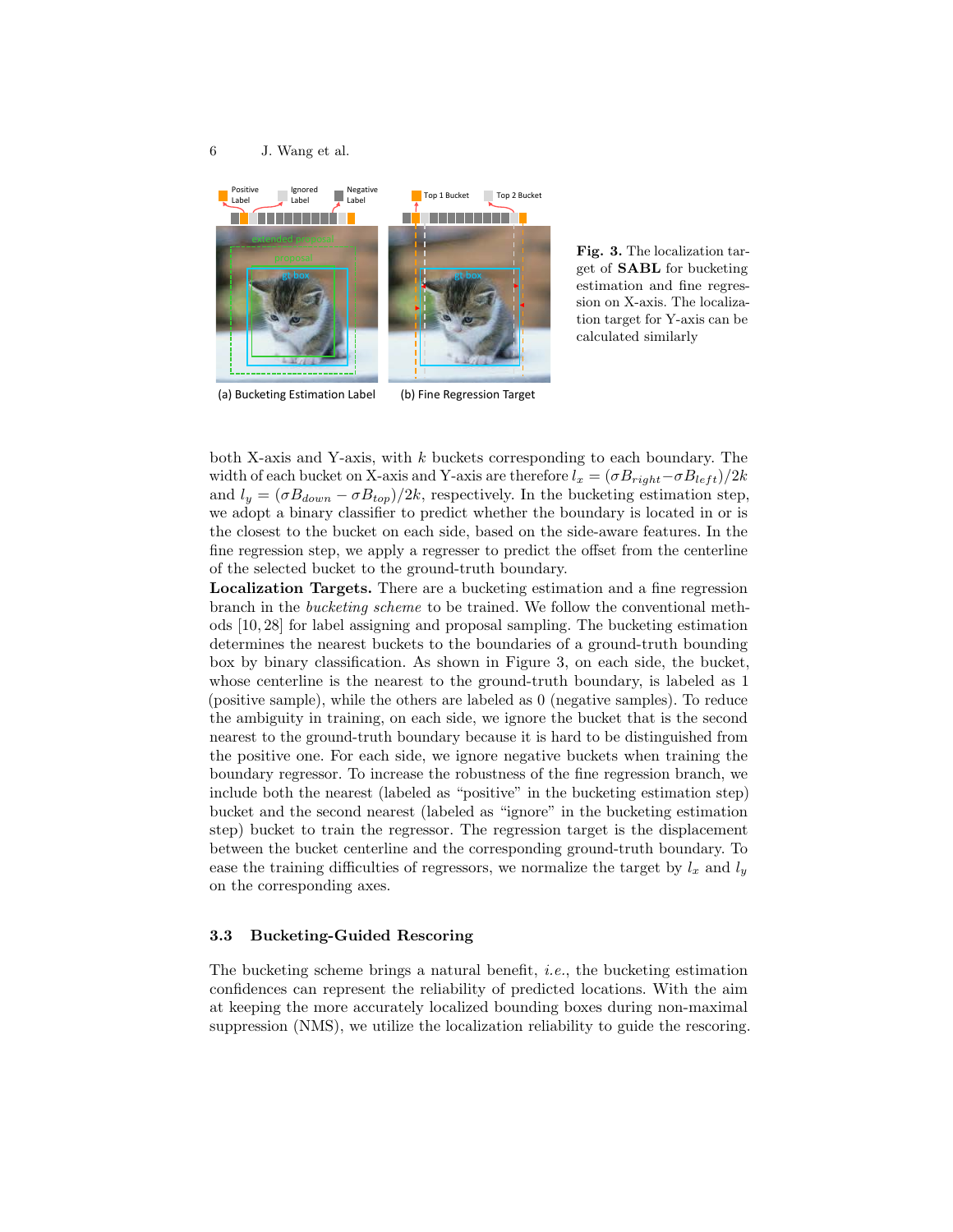

Fig. 4. Pipeline of Side-Aware Boundary Localization (SABL) for the singlestage detector. Since there is no RoI features, SABL adopts convolution layers to produce the feature for localization at each location. Then bucketing estimation and fine regression are performed based on this feature at each location. Furthermore, bucketing estimation confidence is leveraged to adjust the classification scores as well

Therefore, SABL averages the bucketing estimation confidence scores of four boundaries. The multi-category classification scores are multiplied by the averaged localization confidence, and then used for ranking candidates during NMS. The rescoring helps maintain the best box with both high classification confidence and accurate localization.

### 3.4 Application to Single-Stage Detectors

SABL can also be applied to single-stage detectors such as [20], with minor modifications. Since there is no proposal stage in single-stage detectors, Side-Aware Feature Extraction (SAFE) is not adopted and the feature extraction is performed following RetinaNet [20]. As shown in Figure 4, on top of the FPN features, four convolution layers are adopted to classification and localization branches respectively. Following the state of the arts [30, 41, 17], Group Normalization (GN) [33] is adopted in these convolution layers. At each position of FPN feature maps, there is only one anchor used for detection following [32]. The size of this anchor is  $\gamma * s$ , where  $\gamma$  is a hyperparameter ( $\gamma = 8$ ), and s is the stride of the current feature map. SABL learns to predict and classify one bounding box based on this anchor. The target assignment process follows the same setting as in [32]. Specifically, we utilize multiple (9 by default) anchors on each location to compute IoUs and match the ground-truths for this location during training, but the forward process only involves one anchor per location. This design enables SABL to cover more ground-truths and be better optimized, as well as keeping its efficiency. After using convolution layers to produce the feature for localization on each position, the ensuing Boundary Localization with Bucketing and Bucketing-Guided Rescoring remain the same.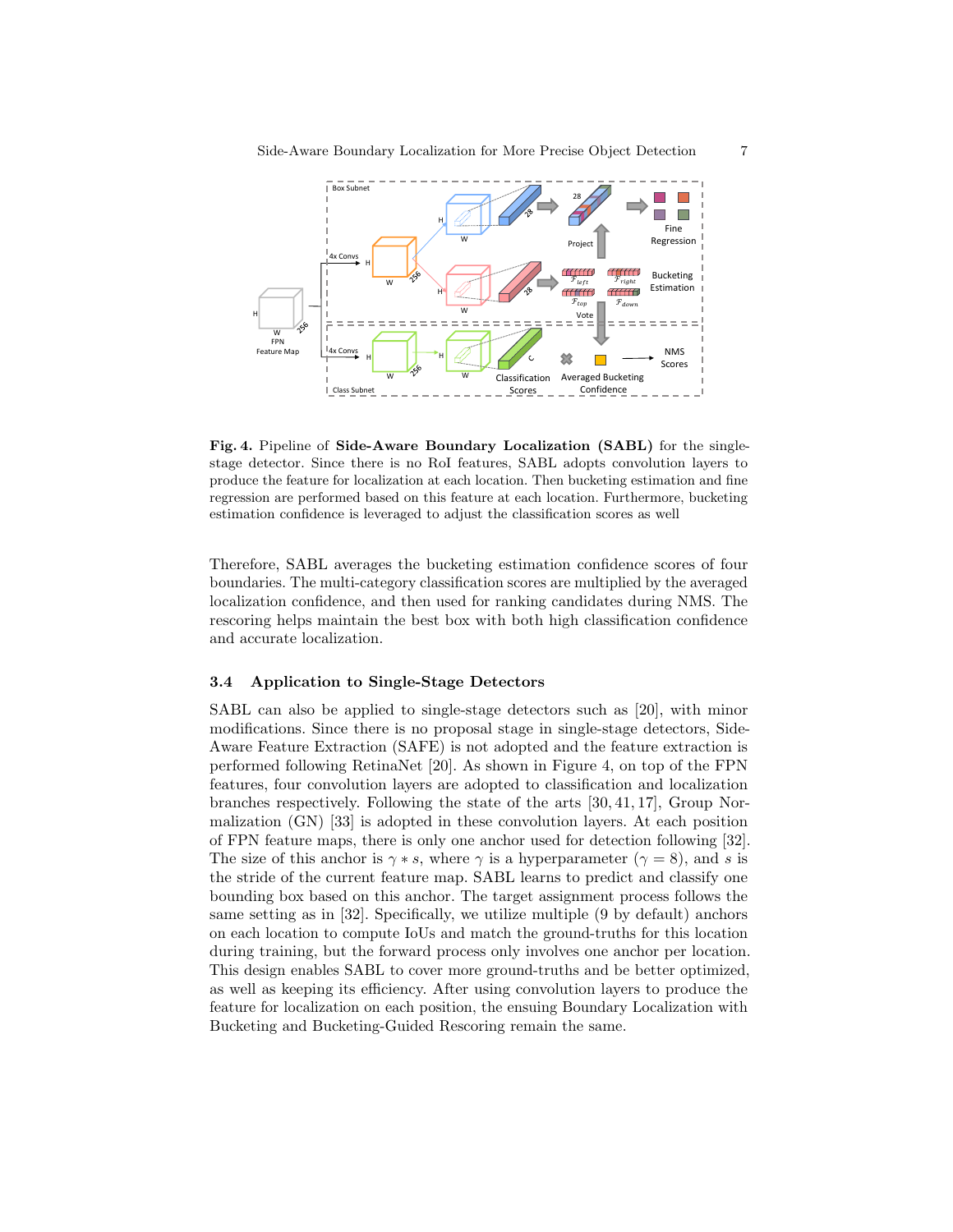# 4 Experiments

# 4.1 Experimental Setting

Dataset. We perform experiments on the challenging MS COCO 2017 benchmark [21]. We use the train split for training and report the performance on the val split for ablation study. Detection results for comparison with other methods are reported on the test-dev split if not further specified.

Implementation Details. During training, We follow the 1x training scheduler [12] and use mmdetection [4] as the codebase. We train Faster R-CNN [28], Cascade R-CNN [1] and RetinaNet [20] with batch size of 16 for 12 epochs. We apply an initial learning rate of 0.02 for Faster R-CNN, Cascade R-CNN, and 0.01 for RetinaNet. ResNet-50 [14] with FPN [19] backbone is adopted if not further specified. The long edge and short edge of images are resized to 1333 and 800 respectively without changing the aspect ratio during training and inference if not otherwise specified. The scale factor  $\sigma$  is set as 1.7 and 3.0 for Faster R-CNN and RetinaNet, respectively. For Cascade R-CNN, we replace the original bbox head with the proposed SABL, and  $\sigma$  for three cascading stages are set as 1.7, 1.5 and 1.3, respectively. k is set to 7 for all experiments if not further specified. GN is adopted in RetinaNet and RetinaNet w/ SABL as in Sec 3.4 but not in Faster R-CNN and Cascade R-CNN. Detection results are evaluated with the standard COCO metric. The runtime is measured on a single Tesla V100 GPU. Training Details. The proposed framework is optimized in an end-to-end manner. For the two-stage pipeline, the RPN loss  $\mathcal{L}_{rpn}$  and classification loss  $\mathcal{L}_{cls}$  remain the same as Faster R-CNN [28]. We replace the bounding box regression loss by a bucketing estimation loss  $\mathcal{L}_{bucketing}$  and a fine regression loss  $\mathcal{L}_{reg}$ . Specifically,  $\mathcal{L}_{bucketing}$  adopts Binary Cross-Entropy Loss,  $\mathcal{L}_{reg}$  applies Smooth L1 Loss. In summary, a general loss function can be written as follows:  $\mathcal{L} = \lambda_1 \mathcal{L}_{rpn} + \mathcal{L}_{cls} + \lambda_2(\mathcal{L}_{buckets} + \mathcal{L}_{reg}),$  where  $\lambda_1 = 1, \lambda_2 = 1$  for the two-stage pipeline,  $\lambda_1 = 0, \lambda_2 = 1.5$  for the single stage pipeline.

### 4.2 Results

We show the effectiveness of SABL by applying SABL on RetinaNet, Faster R-CNN and Cascade R-CNN with ResNet-101 [14] with FPN [19] backbone. To be specific, we adopt SABL to Faster R-CNN and RetinaNet as described in Sec. 3. As shown in Table 1, SABL improves the AP of RetinaNet by 1.7% with no extra cost, and Faster R-CNN by 3.0% with only around 10% extra inference time. We further apply SABL to the powerful Cascade R-CNN. SABL improves the performance by 0.9% on this strong baseline.

The significant performance gains on various object detection architectures show that SABL is a generally efficient and effective bounding box localization method for object detection. We further compare SABL with other advanced detectors in Table 1. The reported performances here either come from the original papers or from released implementations and models. SABL exhibits the best performance among these methods and retains its efficiency. To make a fair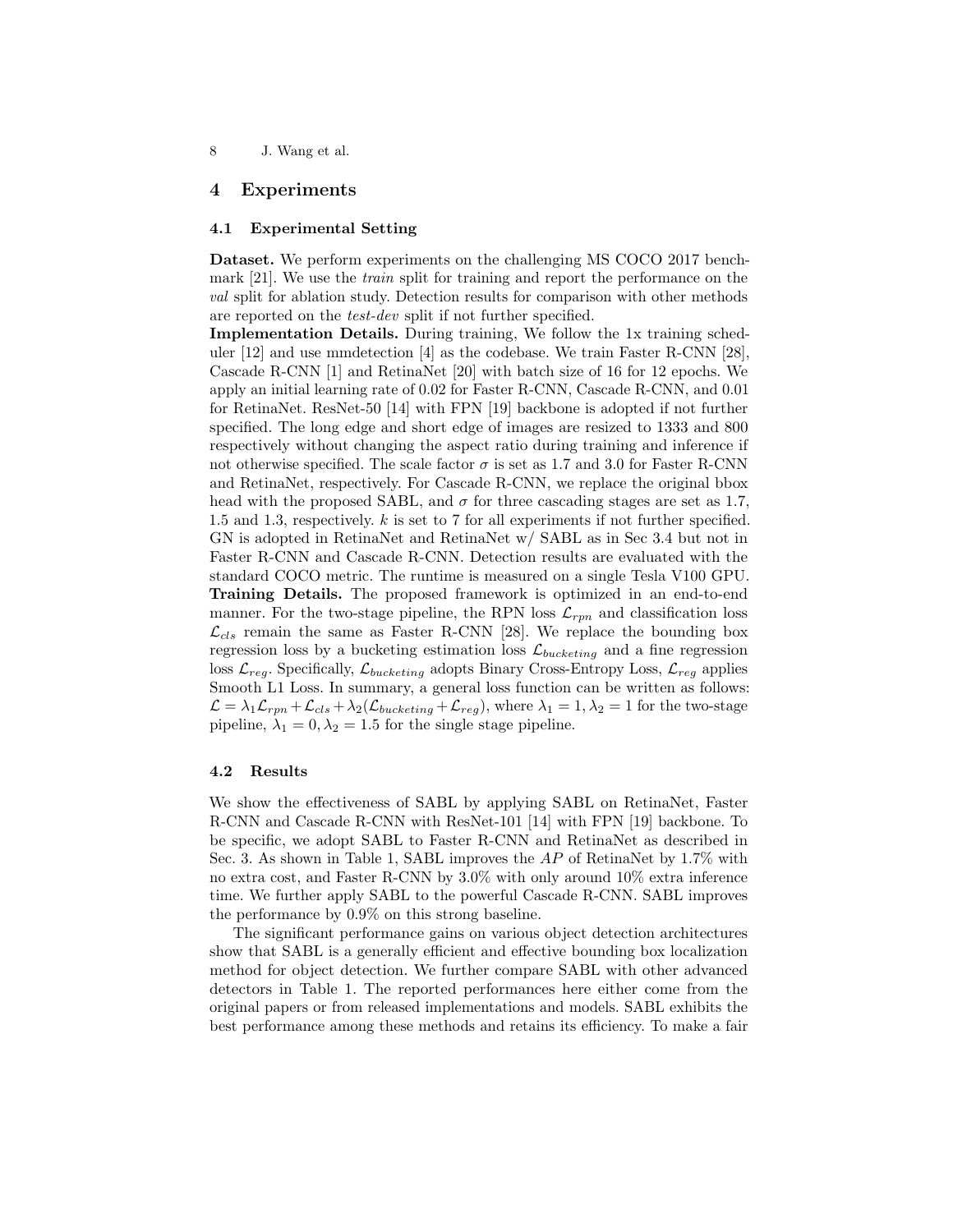Table 1. Comparison to mainstream methods with ResNet-101 FPN backbone on COCO dataset. m.s. indicates multi-scale training. Sch. indicates training schedule. 50e indicates 50 epochs. Data indicates the results are evaluated on the corresponding data split of COCO dataset, e.g., some two-stage detectors are evaluated on COCO val split

| Method                                                                             | <b>Backbone</b>                                        | Sch.        |      | AP $AP_{50}$ $AP_{75}$ $AP_{S}$ $AP_{M}$ $AP_{L}$ FPS |  |                          |           |  |
|------------------------------------------------------------------------------------|--------------------------------------------------------|-------------|------|-------------------------------------------------------|--|--------------------------|-----------|--|
| RetinaNet [20]                                                                     | $ResNet-101$                                           | 1x          |      | 38.8 60.0                                             |  | 41.7 21.9 42.1 48.6 13.0 |           |  |
| FSAF $[42]$ (m.s.)                                                                 | $ResNet-101$                                           | $1.5x$ 40.9 |      | 61.5                                                  |  | 44.0 24.0 44.2 51.3 12.4 |           |  |
| $FCOS$ [30] $(m.s.)$                                                               | $ResNet-101$                                           | 2x          |      | 41.5 60.7                                             |  | 45.0 24.4 44.8 51.6 13.5 |           |  |
| $GA\text{-}RetinaNet [32] (m.s.)$                                                  | $ResNet-101$                                           | 2x          | 41.9 | 62.2                                                  |  | 45.3 24.0 45.3 53.8 11.7 |           |  |
| CenterNet $[41]$ (m.s.)                                                            | Hourglass-104                                          | 50e         | 42.1 | 61.1                                                  |  | 45.9 24.1 45.5 52.8 8.9  |           |  |
| FoveaBox $[17]$ (m.s.)                                                             | $ResNet-101$                                           | 2x          | 42.0 | 63.1                                                  |  | 45.2 24.7 45.8 51.9 12.8 |           |  |
| RepPoints $[35]$ (m.s.)                                                            | $ResNet-101$                                           | 2x          | 42.6 | 63.5                                                  |  | 46.2 25.4 46.2 53.3 12.2 |           |  |
| RetinaNet w/ SABL                                                                  | $ResNet-101$                                           | 1x          |      | 40.5 59.3                                             |  | 43.6 23.0 44.1           | 51.3 13.0 |  |
| RetinaNet w/ SABL (m.s.)                                                           | $ResNet-101$                                           |             |      | $1.5x$ 42.7 61.4                                      |  | 46.0 25.3 46.8 53.5 13.0 |           |  |
| RetinaNet w/ SABL (m.s.)                                                           | ResNet-101                                             |             |      | $2x \mid 43.262.046.625.747.453.913.0$                |  |                          |           |  |
|                                                                                    |                                                        |             |      |                                                       |  |                          |           |  |
| Method                                                                             | Backbone                                               | Data        |      | AP $AP_{50}AP_{75}AP_SAP_MAP_L$ FPS                   |  |                          |           |  |
| Faster R-CNN [28]                                                                  | ResNet-101                                             | val         |      | 38.5 60.3 41.6 22.3 43.0 49.8 13.8                    |  |                          |           |  |
| Faster R-CNN [28]                                                                  | ResNet-101 test-dev 38.8 60.9 42.3 22.3 42.2 48.6 13.8 |             |      |                                                       |  |                          |           |  |
| $IoU-Net$ [16]                                                                     | ResNet-101                                             | val         |      | 40.6 59.0                                             |  |                          |           |  |
| GA-Faster R-CNN [32]                                                               | ResNet-101 test-dev 41.1 59.9 45.2 22.4 44.4 53.0 11.5 |             |      |                                                       |  |                          |           |  |
| Grid R-CNN Plus [24]                                                               | ResNet-101 test-dev 41.4 60.1 44.9 23.4 44.8 52.3 11.1 |             |      |                                                       |  |                          |           |  |
| Faster R-CNN w/ SABL                                                               | ResNet-101                                             |             | val  | 41.6 59.5 45.0 23.5 46.5 54.6 12.4                    |  |                          |           |  |
| Faster R-CNN w/ SABL                                                               | ResNet-101 test-dev 41.8 60.2 45.0 23.7 45.3 52.7 12.4 |             |      |                                                       |  |                          |           |  |
| Cascade R-CNN [1]                                                                  | ResNet-101 test-dev 42.4 61.1 46.1 23.6 45.4 54.1 11.2 |             |      |                                                       |  |                          |           |  |
| <b>Cascade R-CNN w/ SABL</b> ResNet-101 test-dev 43.3 60.9 46.2 23.8 46.5 55.7 8.8 |                                                        |             |      |                                                       |  |                          |           |  |

comparison with other single stage-detectors, we employ multi-scale training, i.e., randomly scaling the shorter edge of input images from 640 to 800 pixels, and the training schedule is extended to 2x. For two-stage detectors, the 1x training schedule is adopted. As shown in Table 1, Faster R-CNN w/ SABL outperforms recent two-stage detectors [16, 32, 24] that also aim at better localization precision. To be specific, IoU-Net [16] and GA-Faster RCNN [32] adopt iterative regression, and Grid R-CNN Plus [24] improves localization by leveraging a keypoint prediction branch. The experimental results reveal the advantages of the proposed SABL among advanced localization pipelines.

### 4.3 Ablation Study

Model Design. We omit different components of SABL on two-stage pipeline to investigate the effectiveness of each component, including Side-Aware Feature Extraction (SAFE), Boundary Localization with Bucketing (BLB) and Bucketing-Guided Rescoring (BGR). The results are shown in Table 2. We use Faster R-CNN with ResNet-50 [14] w/ FPN [19] backbone as the baseline. Faster R-CNN adopts center offsets and scale factors of spatial sizes, i.e.,  $(\delta x, \delta y, \delta w, \delta h)$  as regression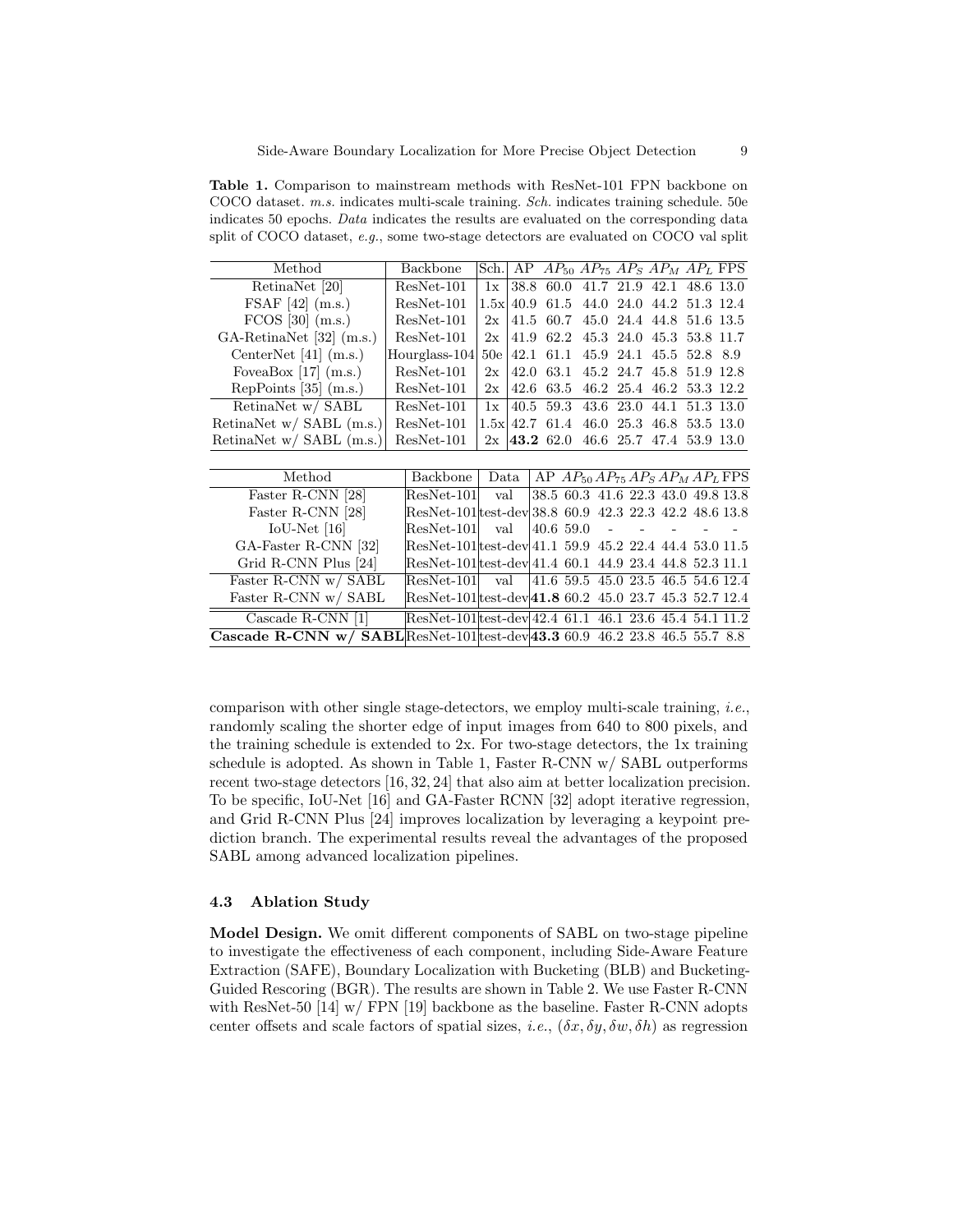Table 2. The effects of each module in our design. SAFE, BLB, BGR denote Side-Aware Feature Extraction, Boundary Localization with Bucketing and Bucketing-Guided Rescoring, respectively

| SAFE BLB BGR $AP$ $AP$ <sub>50</sub> $AP$ <sub>75</sub> $AP$ <sub>90</sub> $AP$ <sub>S</sub> $AP$ <sub>M</sub> $AP$ <sub>L</sub> |              |                                                               |  |                                                                                                                                     |  |  |
|----------------------------------------------------------------------------------------------------------------------------------|--------------|---------------------------------------------------------------|--|-------------------------------------------------------------------------------------------------------------------------------------|--|--|
|                                                                                                                                  |              |                                                               |  |                                                                                                                                     |  |  |
|                                                                                                                                  |              |                                                               |  | $\begin{array}{cccccc} 36.4 & 58.4 & 39.3 & 8.3 & 21.6 & 40.0 & 47.1 \\ 38.5 & 58.2 & 41.6 & 14.3 & 23.0 & 42.5 & 49.5 \end{array}$ |  |  |
|                                                                                                                                  |              |                                                               |  | $38.3\ \ 57.6\ \ 40.5\ \ 16.1\ \ 22.3\ \ 42.6\ \ 49.7$                                                                              |  |  |
|                                                                                                                                  |              |                                                               |  | $\checkmark$ 39.0 57.5 41.9 17.1 22.6 43.2 50.9                                                                                     |  |  |
|                                                                                                                                  | $\checkmark$ |                                                               |  | $\begin{array}{cccccc} 39.0 & 57.9 & 41.4 & 17.8 & 22.7 & 43.4 & 49.9 \end{array}$                                                  |  |  |
|                                                                                                                                  |              | $\checkmark$ $\checkmark$  39.7 57.8 42.8 18.8 23.1 44.1 51.2 |  |                                                                                                                                     |  |  |

targets and achieves 36.4% AP on COCO val set. SABL significantly improves the baseline by 3.3% AP, especially on high IoU thresholds, e.g., SABL tremendously improves  $AP_{90}$  by 10.5%.

Side-Aware Feature Extraction (SAFE). In Table 2, we apply Side-Aware Feature Extraction (SAFE) as described in Sec. 3.1. In order to leverage the sideaware features, side-aware regression targets are required. We introduce boundary *regression* targets, *i.e.*, the offset of each boundary  $(\delta x_1, \delta y_1, \delta x_2, \delta y_2)$ . This simple modification improves the performance from 36.4% to 37.3%, demonstrating that localization by each boundary is more preferable than regressing the box as a whole. SAFE focuses on content of the corresponding side and further improves the performance from 37.3% to 38.5%. To verify that simply adding more parameters will not apparently improve the performance, we also train a Faster RCNN with boundary regression and 4conv1fc head. The 4conv1fc head contains four 3x3 convolution layers followed by one fully-connected layer. Although the 4conv1fc head is heavier than SAFE, it marginally improves the AP by 0.1%, i.e., from 37.3% to 37.4%.

Boundary Localization with Bucketing (BLB). As described in Sec. 3.2, BLB divides the RoI into multiple buckets, it first determines which bucket the boundary resides and takes the centerline of the selected bucket as a coarse estimation of boundary. Then it performs fine regression to localize the boundary precisely. BLB achieves 38.3%, outperforming the popular bounding box regression by 1.9%. Combining BLB with SAFE further improves the AP to 39.0%.

Bucketing-Guided Rescoring (BGR). Bucketing-Guided Rescoring (BGR) is proposed to adjust the classification scores as in Sec. 3.3. The bucketing confidence can naturally be used to represent how confident the model believes that a boundary is precisely localized. We average the confidences of selected buckets for four boundaries and multiply it to classification scores before NMS. Applying the BGR further improves the performance by 0.7% AP.

Side-Aware Feature Extraction. Side-Aware Feature Extraction (SAFE) is used to aggregate the 2D RoI features to 1D features for X-axis and Y-axis, respectively. Here we perform a thorough ablation study for SAFE.

Parameters. In SAFE, after performing the RoI pooling, we apply two 3x3 convolution layers to obtain  $\mathcal F$ . We adopt one 1x3 and the other 3x1 convolution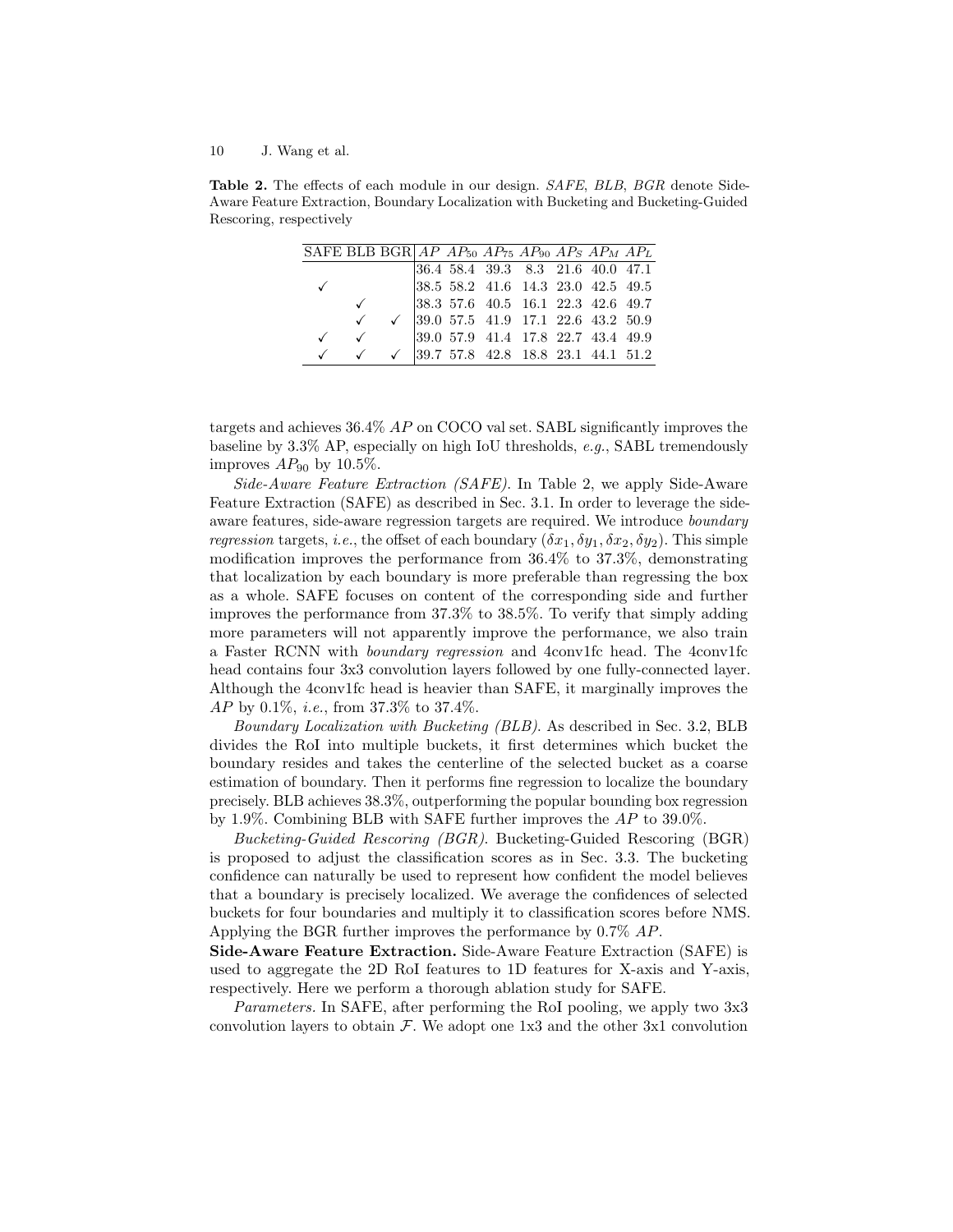Table 3. Number of convolution layers for Side-Aware Feature Extraction (SAFE) module. 2D Conv indicates the number of 3x3 Convolution layers before  $F$ . 1D Conv indicates the number of 1x3 and 3x1 convolution layers before  $\mathcal{F}_x$  and  $\mathcal{F}_y$ , respectively

|          |               |              |  | 2D Conv 1D Conv AP Param FLOPS 2D Conv 1D Conv AP Param FLOPS |                |              |                   |               |
|----------|---------------|--------------|--|---------------------------------------------------------------|----------------|--------------|-------------------|---------------|
|          |               |              |  | $38.3 \; 40.8M \; 212G \parallel 2$ 0 39.5 41.6M 267G         |                |              |                   |               |
| $\theta$ | $2^{\circ}$   |              |  | 38.3 41.2M 215G $\parallel$ 2                                 |                | $\mathbf{1}$ |                   | 39.7 42M 270G |
|          |               | $\mathbf{1}$ |  | 39.3 41.4M 241G                                               | $\overline{2}$ | 2            | 39.6 42.4M 273G   |               |
|          | $\mathcal{D}$ |              |  | 39.4 41.8M 244G $\parallel$ 3                                 |                |              | 1 39.7 42.6M 299G |               |

Table 4. Comparison of different methods to aggregate the 2D RoI features into 1D features in SAFE module

Table 5. Comparison of different settings of feature size in SAFE module

 $R_{\rm B}$ 

|                         |      |    | ROL UPSample AP FLUPS |      |                 |
|-------------------------|------|----|-----------------------|------|-----------------|
| Aggregating Method $AP$ |      |    |                       |      | $ 39.0 \t266$ G |
| Max Pooling             | 39.4 |    | 14                    |      | $ 39.7 \t270G $ |
| Average Pooling         | 39.3 |    | 28                    |      | 39.1 281G       |
| Attention Mask          | 39.7 | 14 | 14                    | 39.7 | 443G            |
|                         |      |    |                       |      |                 |

layers after aggregating the 1D features on horizontal and vertical directions to obtain  $\mathcal{F}_x$  and  $\mathcal{F}_y$ , respectively. We investigate the influence of these convolution layers. As shown in Table 3, we list the performance as well as parameters and FLOPS under different settings. It's noteworthy that Faster R-CNN w/ SABL still achieves satisfactory performance with smaller computational cost. Thus the proposed method could be flexibly adjusted to fulfill different requirements of computational cost.

Feature aggregating method. As in Sec 3.1, we apply a self-attention mechanism to aggregate 2D RoI features into 1D features. The max pooling and average pooling are two alternative approaches in this procedure. In Table 4, experimental results reveal that the proposed attention mask is more effective than max or average pooling to aggregate RoI features.

Size of Side-Aware Features. In the Side-Aware Feature Extraction module, we first perform RoI-Pooling and get the RoI features with spatial size  $7 \times 7$ . The RoI features are aggregated into 1D features with size  $1 \times 7$  and  $7 \times 1$ , and then upsampled to size of  $1 \times 14$  and  $14 \times 1$  by a deconvolution layer. We study RoI features size and upsampled features size. As shown in Table 5, our settings, i.e., RoI size of 7 and upsampled size of 14, achieve the best trade-off between effectiveness and efficiency.

Boundary Localization with Bucketing. Here we discuss the effectiveness of different designs for localization. In our work, we propose Boundary Localization with Bucketing (BLB), that contains 3 key ideas, *i.e.*, localizing by boundaries, bucketing estimation and fine regression.

As shown in Table 6, the proposed BLB achieves significantly higher performance than the widespread Bounding Box Regression (38.3% vs. 36.4%), that adopts center offsets and scale factors of spatial sizes, i.e.,  $(\delta x, \delta y, \delta w, \delta h)$  as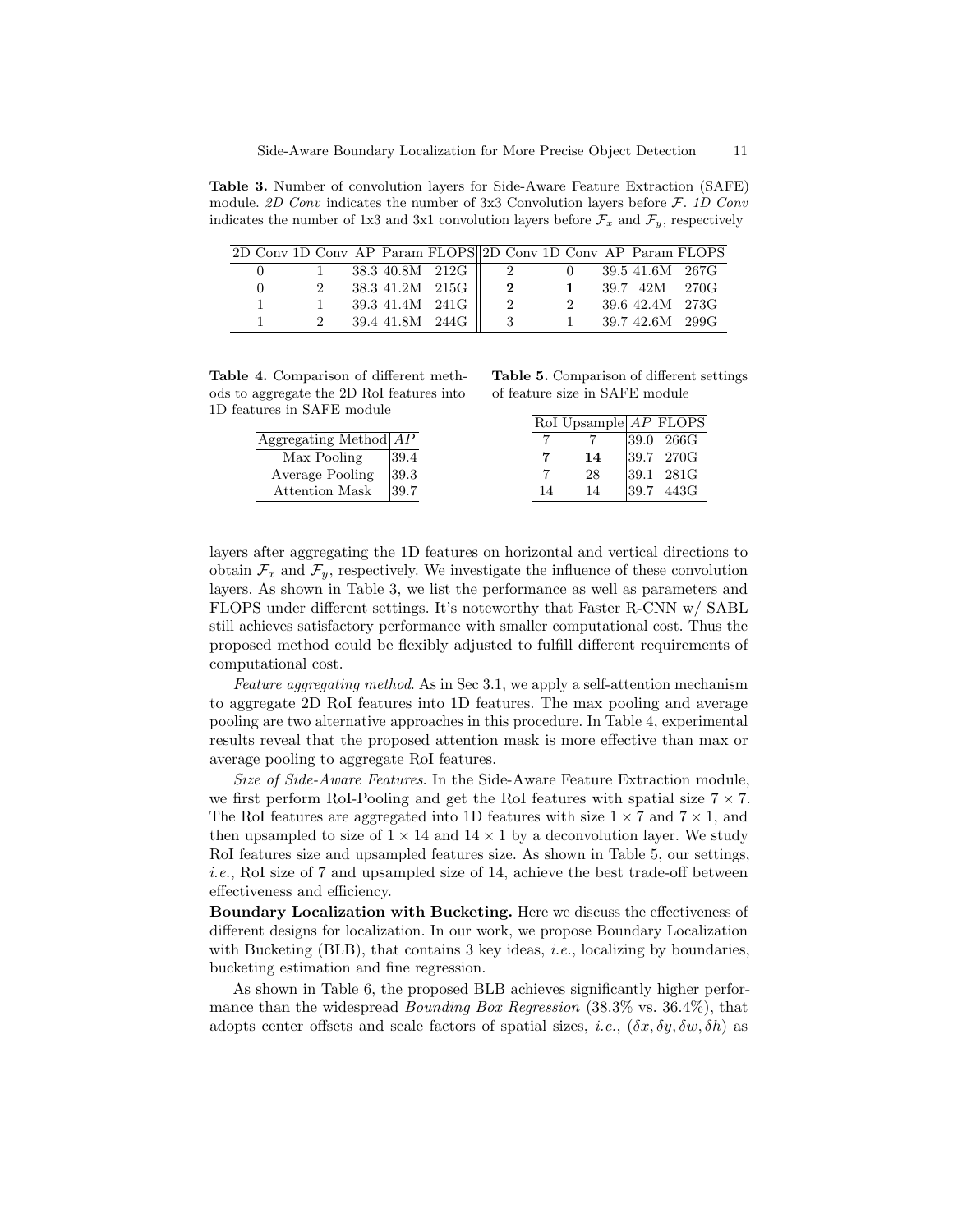Table 6. Influence of different localization pipelines. To crystallize the effectiveness of Boundary Localization of Bucketing (BLB), Side-Aware Feature Extraction (SAFE) and Bucketing Guided Rescoring (BGR) are not applied here

| Localization Approach                                                                | $AP$ $AP_{50}$ $AP_{75}$ $AP_{90}$ $AP_S$ $AP_M$ $AP_L$ |  |  |  |
|--------------------------------------------------------------------------------------|---------------------------------------------------------|--|--|--|
| Bounding Box Regression                                                              | $ 36.4 \t58.4 \t39.3 \t8.3 \t21.6 \t40.0 \t47.1$        |  |  |  |
| Boundary Regression                                                                  | $ 37.3 \t58.2 \t40.4 \t10.6 \t22.0 \t41.2 \t47.8$       |  |  |  |
| Bucketing                                                                            | $ 32.8\ \ 56.7\ \ 35.9\ \ 2.0\ \ 20.1\ \ 36.5\ \ 41.5$  |  |  |  |
| Iterative Bucketing                                                                  | $ 36.8 \t58.3 \t40.9 \t6.0 \t20.8 \t40.2 \t48.1$        |  |  |  |
| Center Localization with Bucketing (CLB) $ 36.9\,57.6\,39.5\,11.4\,20.8\,41.2\,47.7$ |                                                         |  |  |  |
| Boundary Localization with Bucketing (BLB) 38.3 57.6 40.5 16.1 22.3 42.6 49.7        |                                                         |  |  |  |



Fig. 5. Mean and variance of displacements from proposals to ground-truth boundaries w.r.t. the size of the ground-truth boxes with or without bucketing

regression targets. Switching to Boundary Regression that regresses boundary offsets  $(\delta x_1, \delta y_1, \delta x_2, \delta y_2)$ , improves the AP by 0.9%. The result reveals that localizing the object boundaries is more preferable than localizing object centers. Moreover, to show the advantages of the proposed design to iterative Bounding Box Regression, we compare SABL with IoUNet [16], GA-Faster R-CNN [32], GA-RetinaNet [32] in Table 1.

Bucketing indicates adopting the centerline of the predicted bucket for each boundary as the final localization. It presents a much inferior performance. Due to the absence of fine regression, the localization quality is severely affected by the bucket width. Following LocNet [9], we design a heavy Iterative Bucketing where the bucketing step is performed iteratively. Although the performance is improved from 32.8% to 36.8%, it remains inferior to 38.3% of our method.

We also investigate a scheme to localize the object center with bucketing named Center Localization with Bucketing (CLB). Bucketing estimation and fine regression are used to localize the object center, and width and height are then regressed as in the conventional Bounding Box Regression. CLB achieves 1.4% lower AP than BLB, which further validates the necessity of localizing object boundaries other than the center.

Figure 5 shows mean and variance of displacements from proposals to groundtruth boxes which are normalized by the size of ground-truth boxes. Without loss of generality, we choose the left boundary to calculate the statistic. The proposals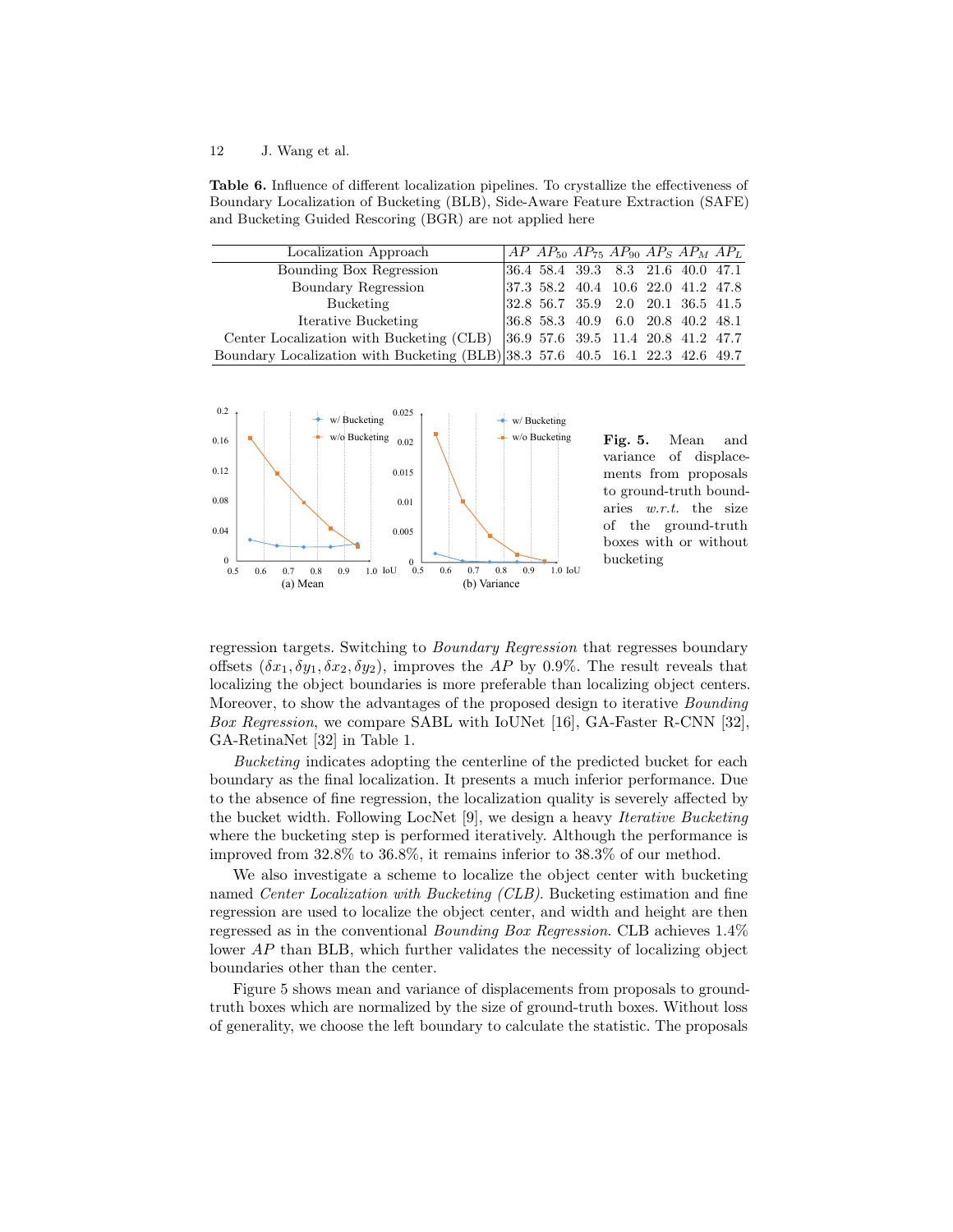Table 7. Influence of different de-Table 8. Influence of different hyper-parameters in signs to generate regression tar- RetinaNet w/ SABL, *i.e.*, scale factor  $\sigma$ , buckets gets. Ignore and Top2-Reg are de- number and localization loss weight  $\lambda_2$ . GN is not scribed in Target design adopted in this table

| Ignore Top2-Reg $AP$ |      |  |                      | $\sigma$ Bucket-Num $\lambda_2$ AP $\ \sigma$ Bucket-Num $\lambda_2$ AP |           |
|----------------------|------|--|----------------------|-------------------------------------------------------------------------|-----------|
|                      | 38.7 |  | $1.5 \frac{37.3}{3}$ |                                                                         | 1.5 37.2  |
|                      | 39.1 |  | 1.5 $37.4  3$        |                                                                         | 1.0 36.8  |
|                      | 39.4 |  | $1.5 \; 36.9$ 3      |                                                                         | 1.25 37.2 |
|                      | 39.7 |  | $1.5 \, 36.9$   3    |                                                                         | 1.75 37.2 |

are split into five groups according to their IoU with the ground-truth, *i.e.*,  $[0.5$ , 0.6), [0.6, 0.7), [0.7, 0.8), [0.8, 0.9), [0.9, 1.0). Regression with bucketing exhibits more stable distribution on displacements, easing the difficulties of regression and lead to more precise localization.

Target design. We further study the training target designs for this module. 1) Ignore: During training bucketing estimation branch, we ignore the second nearest bucket to ease its ambiguity with the nearest bucket. 2) Top2-Reg: During training the fine regression branch, buckets with Top-2 displacements to the ground-truth boundaries are trained to reduce the influence of mis-classification in bucketing estimation. As shown in Table 7, two proposed designs bring substantial performance gains. In our study, the classification accuracy of Top-1, Top-2 and Top-3 buckets are 69.3%, 90.0% and 95.7%, respectively. We also try to train with Top-3 regression targets, however the performance remains 39.7%.

Scale factor. We study the influence of different scale factors  $\sigma$  to enlarge proposals during generating localization targets. To be specific, when adopting  $\sigma$  of 1.1, 1.3, 1.5, 1.7, 1.9, the performance are 39.2%, 39.4%, 39.6%, 39.7%, 39.6%, respectively.

SABL for Single-Stage Detectors. For single-stage detectors, we take RetinaNet [20] as a baseline. Following conventions of recent single-stage methods [30, 41, 17], GN is adopted in the head of both RetinaNet and RetinaNet w/ SABL. GN improves RetinaNet from 35.6% to 36.6% and RetinaNet w/SABL from 37.4% to 38.5%. SABL shows consistent improvements over the baseline. Since the single-stage pipeline is different from the two-stage one, we study the hyperparameters as shown in Table 8. Results reveal that the setting of  $\sigma = 3, \lambda_2 = 1.5$ and a bucket number of 7 achieves the best performance.

Analysis of Localization Precision. To demonstrate the effectiveness of SABL on improving the localization quality, we perform quantitative analysis on Faster R-CNN and Faster R-CNN w/ SABL. We split the proposals into different bins  $([0.3, 0.4), [0.4, 0.5), \ldots, [0.9, 1)$  according to the IoUs with their nearest groundtruth object, and then compare the average IoU before and after the localization branch in each bin. As shown in Figure 6 (a), SABL achieves consistently higher IoU than the bounding box regression baseline in all bins, which reveals that both low and high quality proposals are more precisely localized.

Furthermore, in Figure 6 (b) we compare the IoU distribution of proposals after the localization branch. Specifically, we calculate the average number of positive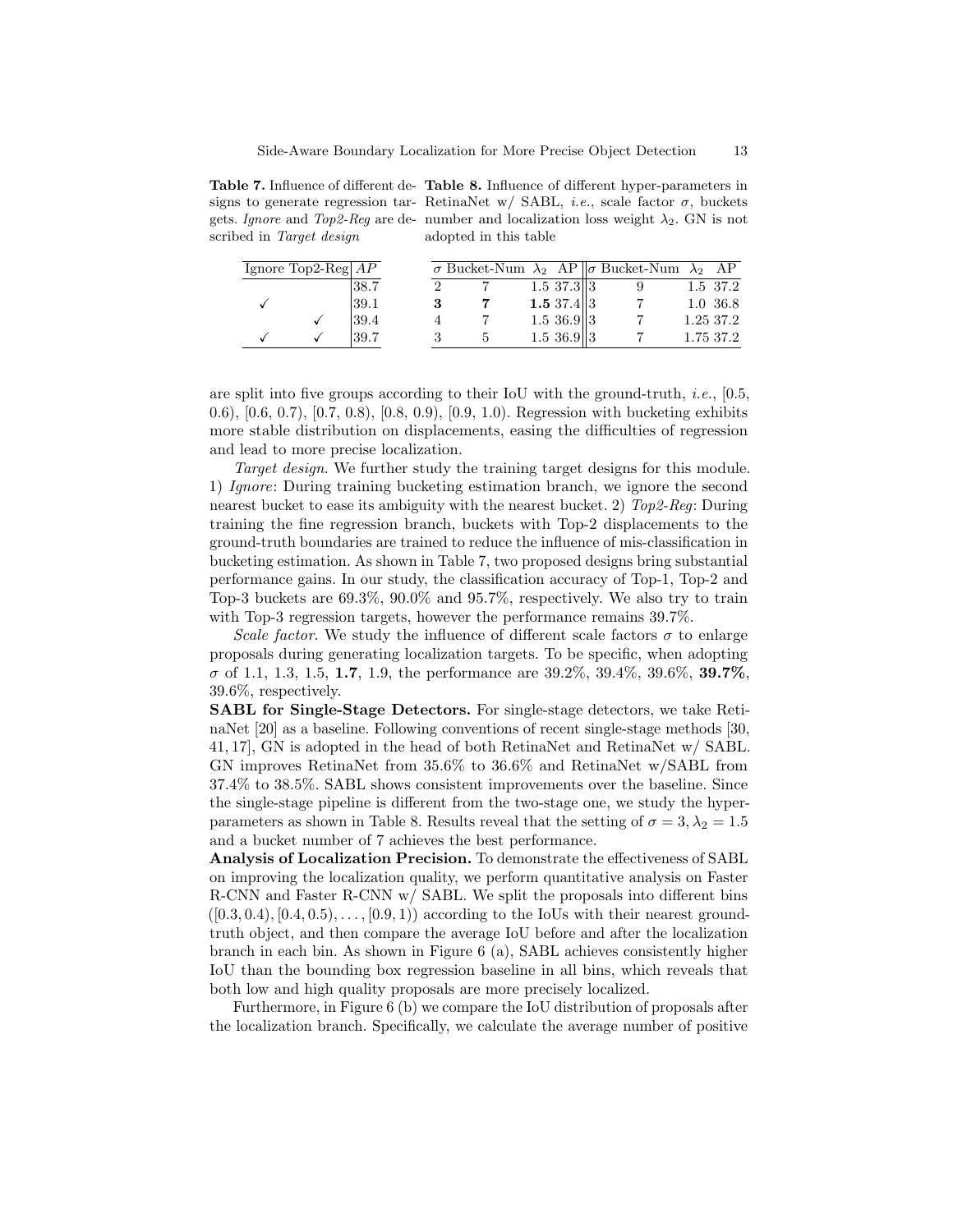

Fig. 6. Analysis of bounding boxes predicted by Faster R-CNN and Faster R-CNN w/ SABL without NMS. (a) Average IoU of proposals before and after localization branch. (b) Number of positive boxes per image with different IoU threshold after localization

boxes per image with different IoU threshold (e.g., IoU  $\geq$  0.5). SABL results in more positive boxes under all thresholds, especially for high IoU thresholds, e.g.,  $\geq 0.9$ . It contributes to the significant gains of Faster R-CNN w/ SABL on  $AP_{90}$  compared to Faster R-CNN. We also notice that although SABL achieves a higher overall AP and better localization precision across all IoU thresholds,  $AP_{50}$  is slightly lower. The situation of higher overall AP but lower  $AP_{50}$ , also occurs in a number of detectors [16, 23, 32] that aim at better localization. AP is affected by not only the localization quality but classification accuracy, and  $AP_{50}$  is more sensitive to classification since it does not require bounding boxes with high IoU. Localization and classification branches are jointly trained, and SABL is more optimized for the former. To improve  $AP_{50}$ , other efforts to obtain a higher classification accuracy are required, e.g., reducing misclassified boxes, which is beyond the discussion and target of our method.

# 5 Conclusion

In this work, we propose Side-Aware Boundary Localization (SABL) to replace the conventional bounding box regression. We extract side-aware features which focus on the content of boundaries for localization. A lightweight two-step bucketing scheme is proposed to locate objects accurately based on the side-aware features. We also introduce a rescoring mechanism to leverage the bucketing confidence to keep high-quality bounding boxes. The proposed SABL exhibits consistent and significant performance gains on various object detection pipelines. Acknowledgement. This work is partially supported by the SenseTime Collaborative Grant on Large-scale Multi-modality Analysis (CUHK Agreement No. TS1610626 & No. TS1712093), the General Research Fund (GRF) of Hong Kong (No. 14203518 & No. 14205719), SenseTime-NTU Collaboration Project and NTU NAP.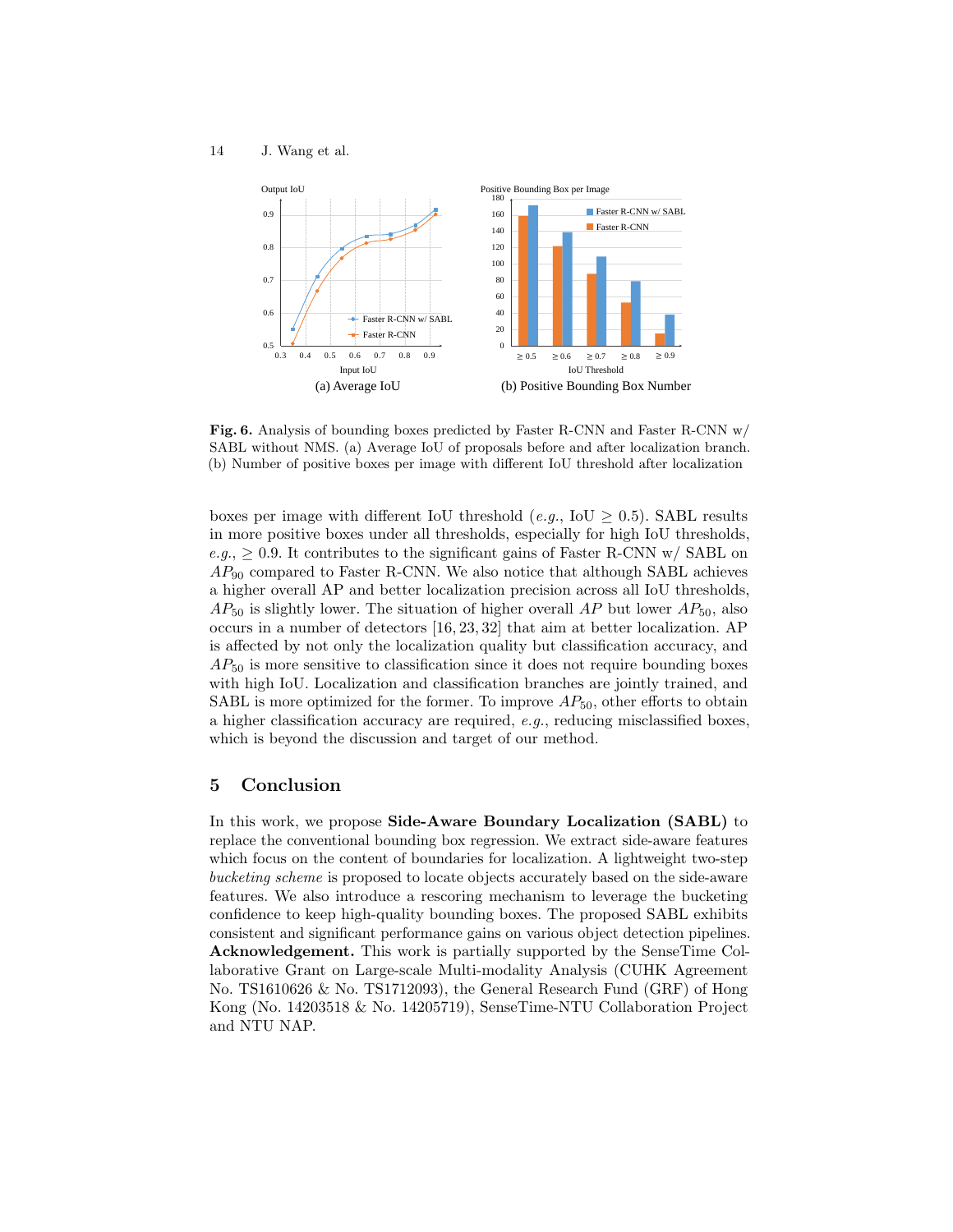# References

- 1. Cai, Z., Vasconcelos, N.: Cascade R-CNN: delving into high quality object detection. In: CVPR (2018)
- 2. Cao, Y., Chen, K., Loy, C.C., Lin, D.: Prime sample attention in object detection. In: CVPR (2020)
- 3. Chen, K., Pang, J., Wang, J., Xiong, Y., Li, X., Sun, S., Feng, W., Liu, Z., Shi, J., Ouyang, W., Change Loy, C., Lin, D.: Hybrid task cascade for instance segmentation. In: CVPR (2019)
- 4. Chen, K., Wang, J., Pang, J., Cao, Y., Xiong, Y., Li, X., Sun, S., Feng, W., Liu, Z., Xu, J., Zhang, Z., Cheng, D., Zhu, C., Cheng, T., Zhao, Q., Li, B., Lu, X., Zhu, R., Wu, Y., Dai, J., Wang, J., Shi, J., Ouyang, W., Loy, C.C., Lin, D.: MMDetection: Open mmlab detection toolbox and benchmark. arXiv preprint arXiv:1906.07155 (2019)
- 5. Chen, K., Wang, J., Yang, S., Zhang, X., Xiong, Y., Loy, C.C., Lin, D.: Optimizing video object detection via a scale-time lattice. In: CVPR (2018)
- 6. Choi, J., Chun, D., Kim, H., Lee, H.J.: Gaussian YOLOv3: An accurate and fast object detector using localization uncertainty for autonomous driving. In: ICCV (2019)
- 7. Dai, J., Li, Y., He, K., Sun, J.: R-FCN: Object detection via region-based fully convolutional networks. In: NIPS (2016)
- 8. Ghiasi, G., Lin, T., Pang, R., Le, Q.V.: NAS-FPN: learning scalable feature pyramid architecture for object detection. CoRR abs/1904.07392 (2019), http://arxiv.org/abs/1904.07392
- 9. Gidaris, S., Komodakis, N.: LocNet: Improving localization accuracy for object detection. In: CVPR (2016)
- 10. Girshick, R.: Fast R-CNN. In: ICCV (2015)
- 11. Girshick, R., Donahue, J., Darrell, T., Malik, J.: Rich feature hierarchies for accurate object detection and semantic segmentation. In: CVPR (2014)
- 12. Girshick, R., Radosavovic, I., Gkioxari, G., Dollár, P., He, K.: Detectron. https://github.com/facebookresearch/detectron (2018)
- 13. He, K., Gkioxari, G., Dollár, P., Girshick, R.B.: Mask R-CNN. In: ICCV (2017)
- 14. He, K., Zhang, X., Ren, S., Sun, J.: Deep residual learning for image recognition. In: CVPR (2016)
- 15. Huang, Q., Xiong, Y., Lin, D.: Unifying identification and context learning for person recognition. In: CVPR (2018)
- 16. Jiang, B., Luo, R., Mao, J., Xiao, T., Jiang, Y.: Acquisition of localization confidence for accurate object detection. In: ECCV (2018)
- 17. Kong, T., Sun, F., Liu, H., Jiang, Y., Shi, J.: FoveaBox: Beyond anchor-based object detector. CoRR abs/1904.03797 (2019)
- 18. Law, H., Deng, J.: CornerNet: Detecting objects as paired keypoints. In: ECCV (2018)
- 19. Lin, T., Dollár, P., Girshick, R.B., He, K., Hariharan, B., Belongie, S.J.: Feature pyramid networks for object detection. In: CVPR (2017)
- 20. Lin, T., Goyal, P., Girshick, R.B., He, K., Dollár, P.: Focal loss for dense object detection. In: ICCV (2017)
- 21. Lin, T.Y., Maire, M., Belongie, S., Hays, J., Perona, P., Ramanan, D., Dollár, P., Zitnick, C.L.: Microsoft COCO: Common objects in context. In: ECCV (2014)
- 22. Liu, W., Anguelov, D., Erhan, D., Szegedy, C., Reed, S.E., Fu, C., Berg, A.C.: SSD: single shot multibox detector. In: ECCV (2016)